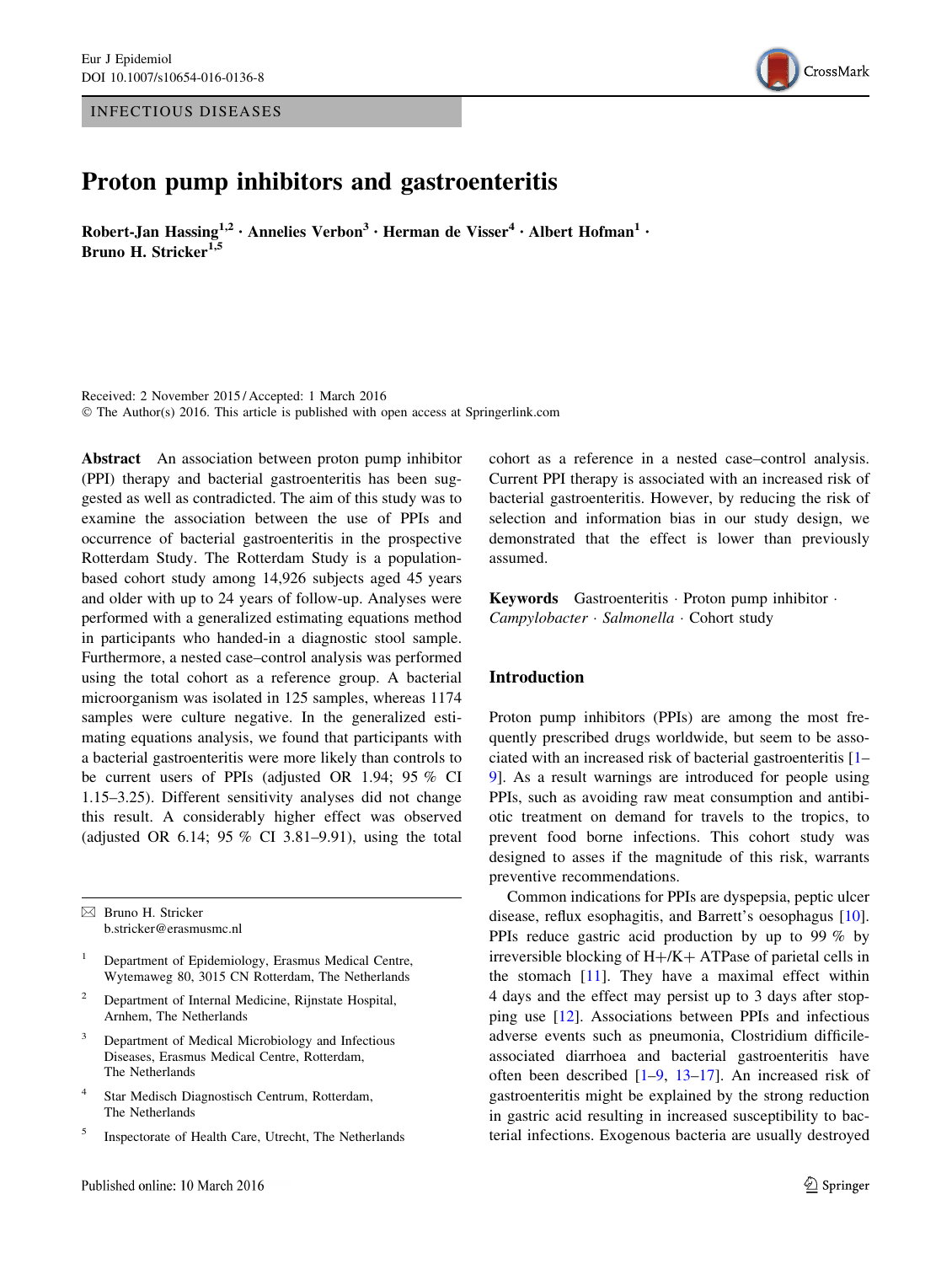in the stomach when the pH is  $\lt 3.0$ . For species such as Vibrio cholerae and Campylobacter jejuni it has been shown in vitro that they are very sensitive to pH [\[18](#page-6-0)]. However, Salmonella species have been found to respond to low pH by developing adaptive mechanisms that allow survival in acid environments [\[19](#page-6-0)]. Furthermore, PPIs change the gut flora, which provides a homeostatic protection against ingested pathogens [\[20](#page-6-0), [21\]](#page-6-0). PPIs also reduce the antibacterial activity of neutrophils which may facilitate Salmonella and Campylobacter infections [[22,](#page-6-0) [23\]](#page-6-0). Several case–control studies have shown an increased risk of acquiring gastrointestinal infections caused by Campylobacter or Salmonella species in patients using PPIs [[1–8\]](#page-6-0). In these case–control studies, a relatively high adjusted odds ratio (aOR) or relative risk was observed, ranging from 2.9 to 11.7. In one nested case–control study, in which participants with a gastroenteritis prior to first PPI prescription were excluded, a considerably lower effect was observed (aOR 1.6) [\[9](#page-6-0)]. It has even been stated that there is no evidence that PPIs are associated with gastrointestinal infections based on outcomes adjusted for pretreatment susceptibility to bacterial gastrointestinal infections and time-dependent confounding factors [\[24](#page-6-0)], which observation suggests that previous case–control studies have suffered from selection or information bias. Therefore, we designed a nested case control study within The Rotterdam Cohort, a prospective cohort study, to examine the association between the use of PPIs and occurrence of bacterial gastroenteritis. To minimize the risk of information bias we used participants with negative stool samples as a control group. To test the hypothesis that an incorrect control group will influence the study results we also analysed the association using the total cohort as a control group.

# Materials and methods

# Study population

The study was performed in The Rotterdam Study, a prospective population-based cohort study in 14,926 people aged  $\geq$ 45 years, from one district (Ommoord) in the city of Rotterdam, the Netherlands [\[25](#page-6-0)]. In short, from 1990 through 1993, 7983 participants were included (cohort I). In 2000 an additional 3011 participants who had become 55 years old or older or who had moved into the district, were enrolled (cohort II). In 2006 another 3932 participants, aged 45 years and older were included (cohort III). Follow-up examinations are conducted every 4–5 years. Participants are continuously monitored through linkage of records from general practitioners.

The Rotterdam Study was approved by the medical ethics committee according to the Wet Bevolkingsonderzoek ERGO (Population Study Act Rotterdam Study) executed by the Ministry of Health, Welfare and Sports of the Netherlands. All study participants provided written informed consent.

## Definition of outcome

A case was defined as a community-dwelling non-hospitalized individual with a positive stool sample for Campylobacter, Salmonella, Yersinia or Shigella species. A control was defined as an individual with a negative stool sample. Stool sample results were obtained from Star Medisch Diagnostisch Centrum (Star-MDC), a centre for medical diagnostics for outpatients in the city of Rotterdam. The majority of all laboratory tests, including microbiology tests, of patients from general practitioners within the Ommoord district of Rotterdam are performed at Star-MDC. Of all participants of The Rotterdam Study, of whom informed consent was obtained for requesting medical information, positive and negative microbiology tests between 1999 and April 2013 were obtained. Stool samples were selected and samples in which parasites were isolated were excluded. Detection of bacterial enteric pathogens in stool samples at Star-MDC is performed by Multiplex polymerase chain reaction (PCR), followed by culture and microscopy in case of a positive result. Until December 2010, when PCR was introduced at Star-MDC, detection of bacterial enteric pathogens was performed by conventional culture and microscopy only.

#### Assessment of exposure and covariables

Participants were considered as current user of PPI if the calendar date of the stool sample fell within a prescription episode of a PPI. Prescription episodes were calculated by dividing the total number of supplied pills by the recommended daily number. Additional covariables assessed were age, sex, cohort, calendar date (year), BMI, household status, past use of proton pump inhibitors, current or past use of H2-receptor antagonists, current use of chronic medication (antidiabetic medication, antihypertensive medication, or statins), intestinal anti-inflammatory agents, corticosteroids, immunosuppressant medication, meat consumption, red meat consumption, chicken consumption, egg consumption and alcohol consumption (for all dietary variables: yes/no and gram/days).

BMI and household status was obtained from baseline characteristics of The Rotterdam Study. Medication use was obtained through automated linkage with pharmacy filled prescription data, available from January 1st, 1991 until April 2013. Dietary data were available from 1 week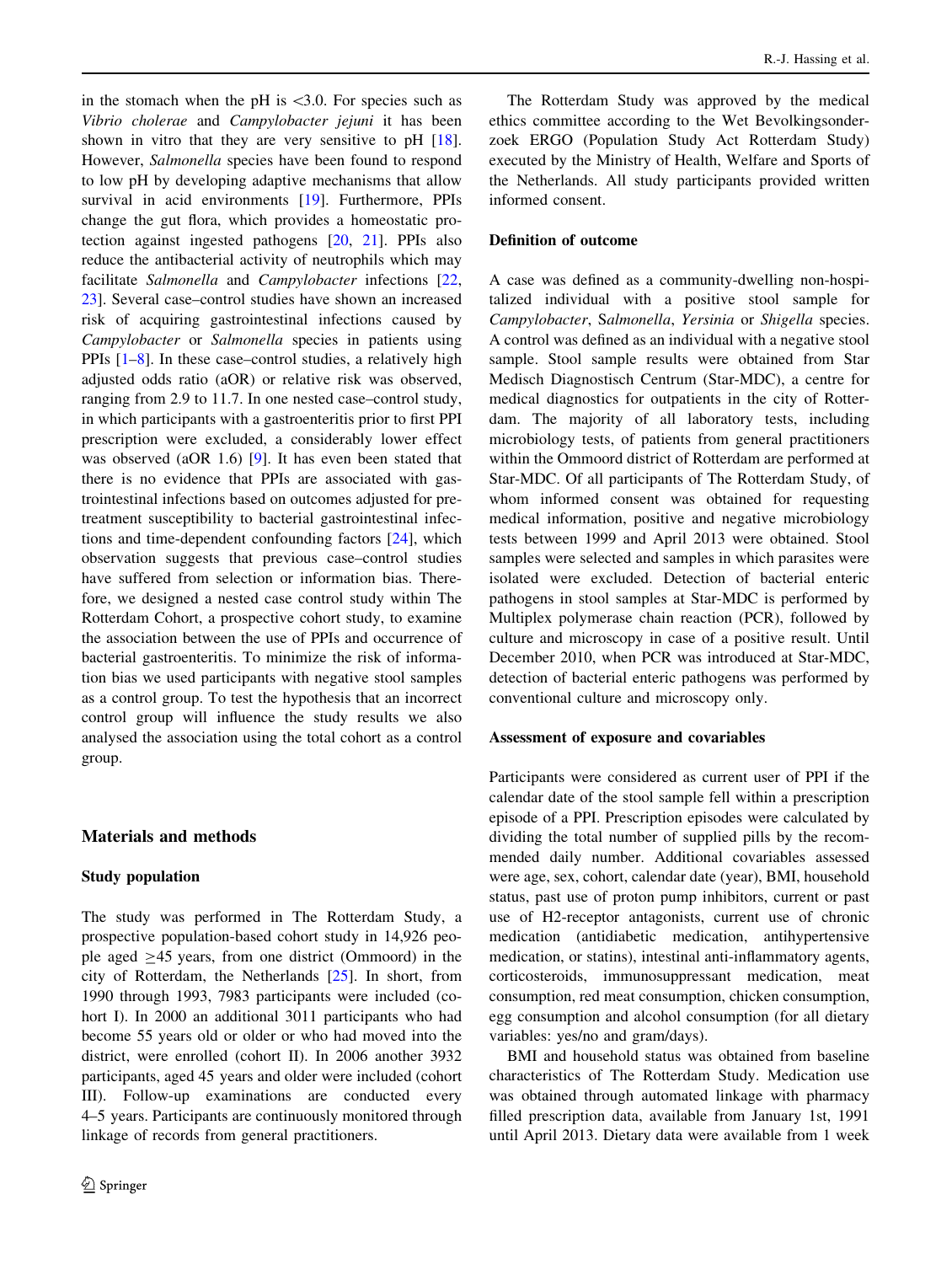food consumption questionnaires obtained at the first visit of cohort I and cohort III and at the third visit of cohort II. Multiple imputation  $(10\times)$  of missing dietary data and BMI was performed using all covariables.

## Statistical analyses

#### Model design

To assess the association between current use of PPIs and gastrointestinal infections generalized estimating equations (GEE) was used to adjust for correlation between repeated measurements in the same participants, using a varying between-measurement time window [\[26](#page-6-0), [27\]](#page-6-0). The working correlation matrix in which the model had the lowest quasi likelihood under independence model criterion was selected. The model was adjusted for age and sex and additionally for covariables changing the point estimate  $(\beta)$  of current PPI use by more than 10 % or if considered clinically relevant.

## Sensitivity analyses

Different sensitivity analyses were performed. To exclude confounding by indication or protopathic bias we recoded PPI use started within 14 days before a positive stool sample as non-use. To take into account that in many occasions PPIs are not used on a daily basis, and therefore the actual period of exposure will probably exceed the period calculated based on the pharmacy data, we also included use during the past 14 and 30 days as potentially exposed cases in sensitivity analyses. To exclude confounding by contra-indication we censored every participant at the first case in a sensitivity analysis. Participants receiving medication from other sources than the pharmacy, such as nursing home residents, might introduce information bias. Therefore we did a sensitivity analysis excluding participants without pharmacy prescriptions during the last 90 days because nursing home residents do not obtain medication through a community pharmacy. Furthermore, we performed a sensitivity analysis for Campylobacter species and Campylobacter or Salmonella species only. Different analyses were stratified on sex.

#### Additional analysis

We also analysed the exposure of PPIs in a nested case– control analysis to assess the association between PPIs and gastrointestinal infections in the total population of The Rotterdam Study. The use of PPIs was used as a timevarying determinant of exposure as previously described [\[28](#page-6-0)]. To use the total population of The Rotterdam Study every case (participant with a positive stool sample) was

matched to every other participant alive and eligible at the same calendar date (day). Each time a case was identified, exposure in this case was compared with exposure in the other participants (cases might become controls, and controls might become cases). The model was adjusted for age and sex and additionally for covariables used in the final model.

A two-sided p value below 0.05 was considered statistically significant. Statistical analyses were performed using SPSS version 21.0 (IBM Corp., Somers, NY, USA).

# Results

During the study period, 1329 stool cultures of participants of The Rotterdam Study were identified at Star-MDC. We excluded 30 stool samples because of isolation of a parasite, resulting in 1299 stool samples for the study. A bacterial microorganism was isolated in 125 samples, whereas 1174 samples were culture negative. In total 105 (84.0 %) Campylobacter species, 16 (12.8 %) Salmonella species, 3 (2.4 %) Yersinia species and 1 (0.8 %) Shigella sonnei were isolated. All 125 positive stool samples were collected from 118 different participants and all 1174 negative stool samples from 903 different participants. The percentage of missing data of BMI was 7.6 % and of dietary data 28.6 %. Characteristics of cases and controls are shown in Table [1.](#page-3-0)

## Model design

For the generalized estimating equations, the independent working correlation structure had the best fit. Designing the final model, past use of H2-receptor antagonists increased the point estimate  $(\beta)$  of current PPI use, adjusted for age and sex, by more than 10 %, whereas current use of chronic medication, all decreased the effect by more than 10 %. We included age, sex, cohort, calendar date, past use of proton pump inhibitors, past use of H2-receptor antagonists, and current use of chronic medication in the final model (model 2). In the final model we found that participants with a bacterial gastroenteritis were more likely than control participants to be current users of PPIs, with an aOR of 1.94 (95 % CI 1.15–3.25) (Table [2\)](#page-4-0).

#### Sensitivity analyses

Different sensitivity analyses did not result in a significant change of the effect (Table [2](#page-4-0)). A sensitivity analysis including use during the past 14 and 30 days resulted in aORs of 2.14 (95 % CI 1.35–3.38) and 2.28 (95 % CI 1.46–3.55), respectively. Excluding current use of PPIs for 14 days or more, to exclude confounding by indication or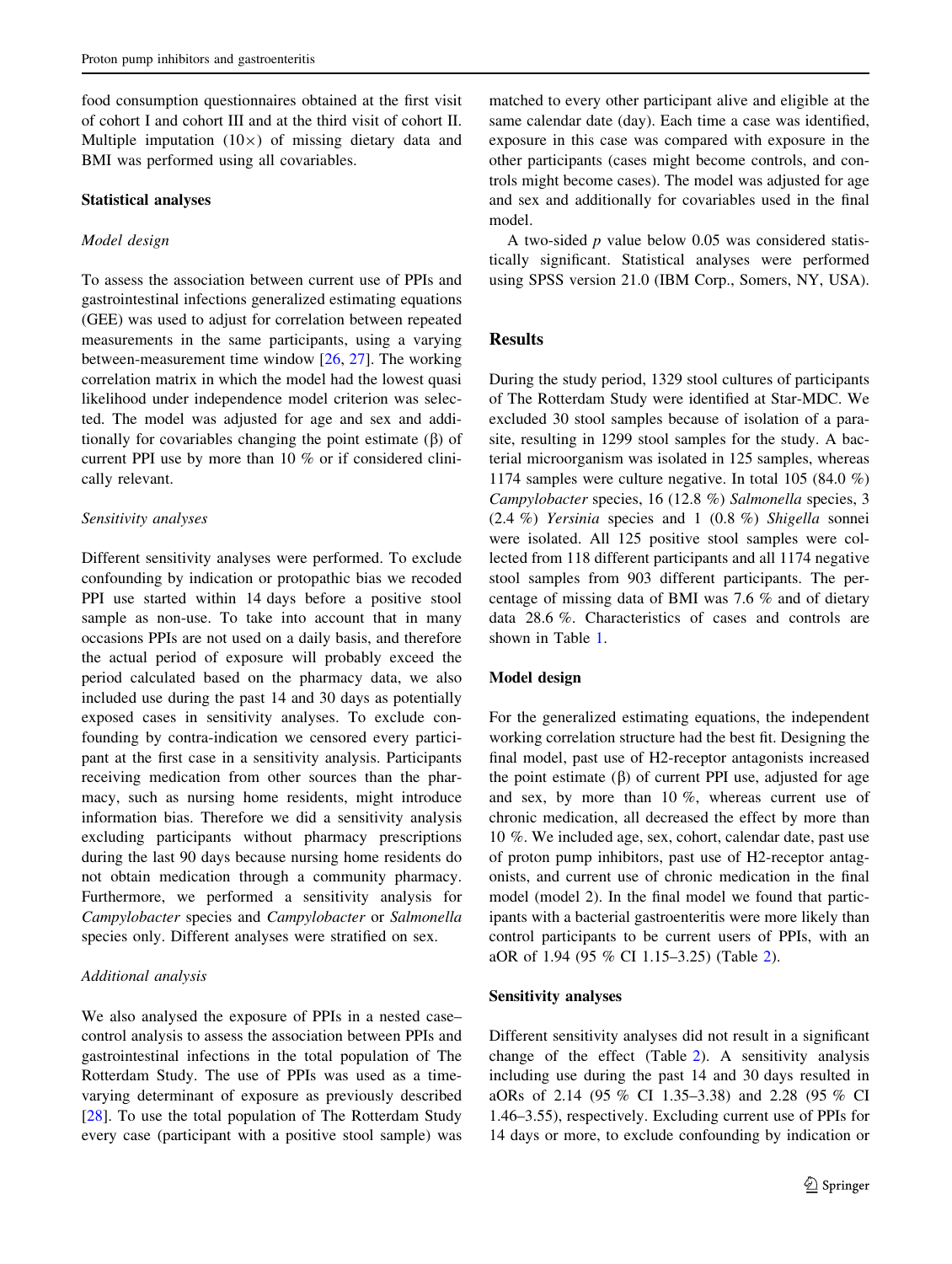<span id="page-3-0"></span>

|  |  | Table 1 Baseline characteristics of participants with stool sample |  |  |  |  |  |
|--|--|--------------------------------------------------------------------|--|--|--|--|--|
|--|--|--------------------------------------------------------------------|--|--|--|--|--|

|                                                      | Participants with positive stool sample | Participants with negative stool sample |
|------------------------------------------------------|-----------------------------------------|-----------------------------------------|
| Total                                                | 118*                                    | 903                                     |
| Age-year (SD)                                        | $65.1 \pm 10.3$                         | $68.1 \pm 12.8$                         |
| Male sex—no. $(\%)$                                  | 49 (41.5)                               | 301 (33.3)                              |
| Cohort $(\% )$                                       |                                         |                                         |
| Ι                                                    | 34 (28.8)                               | 325 (36.0)                              |
| П                                                    | 35(29.7)                                | 227(25.1)                               |
| Ш                                                    | 49 (41.5)                               | 351 (38.9)                              |
| Household alone—no. (%)                              | 20(16.9)                                | 229 (25.4)                              |
| $BM‡$ (SD)                                           | $25.2 \pm 4.2$                          | $24.5 \pm 4.3$                          |
| Use of proton pump inhibitors—no. $(\%)$             | 43 (36.4)                               | 242 (26.8)                              |
| Current use for 14 days or more                      | 32(27.1)                                | 152(16.8)                               |
| Including use during past 14 days                    | 50 (42.4)                               | 269 (29.8)                              |
| Including use during past 30 days                    | 55 (46.6)                               | 288 (31.9)                              |
| >1 Defined daily dose/day                            | 13(30.2)                                | 76 (31.4)                               |
| Past use only                                        | 33 (28.0)                               | 289 (32.0)                              |
| Medication use-no. $(\%)$                            |                                         |                                         |
| H <sub>2</sub> -receptor antagonists                 | 3(2.5)                                  | 22(2.4)                                 |
| H2-receptor antagonists—past use                     | 37 (31.4)                               | 312 (34.6)                              |
| Antidiabetic medication                              | 12(10.2)                                | 93 (10.3)                               |
| Antihypertensive medication                          | 50 (42.4)                               | 316 (35.0)                              |
| <b>Statins</b>                                       | 27(22.9)                                | 151 (16.7)                              |
| Antidiabetic, antihypertensive medication or statins | 55 (46.6)                               | 376 (41.6)                              |
| Intestinal anti-inflammatory agents                  | 1(0.8)                                  | 4(0.4)                                  |
| Corticosteroids                                      | 3(2.5)                                  | 15(1.7)                                 |
| Immunosuppressant medication                         | $\overline{0}$                          | 6(0.7)                                  |
| Dietary-no. $(\%)$                                   |                                         |                                         |
| No meat consumer <sup>†</sup>                        | 2(2.4)                                  | 6(0.7)                                  |
| No red meat consumer <sup>II</sup>                   | 2(2.4)                                  | 11(1.2)                                 |
| No chicken consumer $\Pi$                            | 15(18.3)                                | 105(11.6)                               |
| No egg consumer $\Pi$                                | 5(6.1)                                  | 48 (5.3)                                |
| Alcohol <sup>\$</sup>                                | 72 (61.0)                               | 558 (61.8)                              |
| Dietary-gram/days (SD)                               |                                         |                                         |
| Meat <sup>†</sup>                                    | $110.9 \pm 60.4$                        | $103.3 \pm 54.4$                        |
| Red meat $\Pi$                                       | $91.7 \pm 55.0$                         | $85.5 \pm 50.0$                         |
| Chicken $\Pi$                                        | $17.1 \pm 18.1$                         | $16.4 \pm 16.5$                         |
| $Eggs$ <sup>II</sup>                                 | $15.0 \pm 11.1$                         | $15.7 \pm 12.9$                         |
| Alcohol <sup>\$</sup>                                | $13.0 \pm 15.7$                         | $13.4 \pm 15.2$                         |

\* Out of total 125 positive isolates

<sup>†</sup> Patients with positive stool sample  $N = 82$ , negative stool sample  $N = 644$ 

<sup>‡</sup> Patients with positive stool sample  $N = 111$ , negative stool sample  $N = 839$ 

 $\Pi$  Patients with positive stool sample  $N = 82$ , negative stool sample  $N = 646$ 

<sup>\$</sup> Patients with positive stool sample  $N = 93$ , negative stool sample  $N = 712$ 

protopathic bias, resulted in an aOR of 1.99 (95 % CI 1.19–3.35). Censoring at the first case, to exclude confounding by contra-indication, resulted in an aOR of 2.02 (95 % CI 1.19–3.42) and excluding participants without prescriptions during the last 90 days in an aOR of 1.78 (95 % CI 1.05–3.01). An aOR of 1.93 (95 % CI 1.11–3.36) and 2.05 (95 % CI 1.20–3.49) was observed in sensitivity analyses for including only Campylobacter and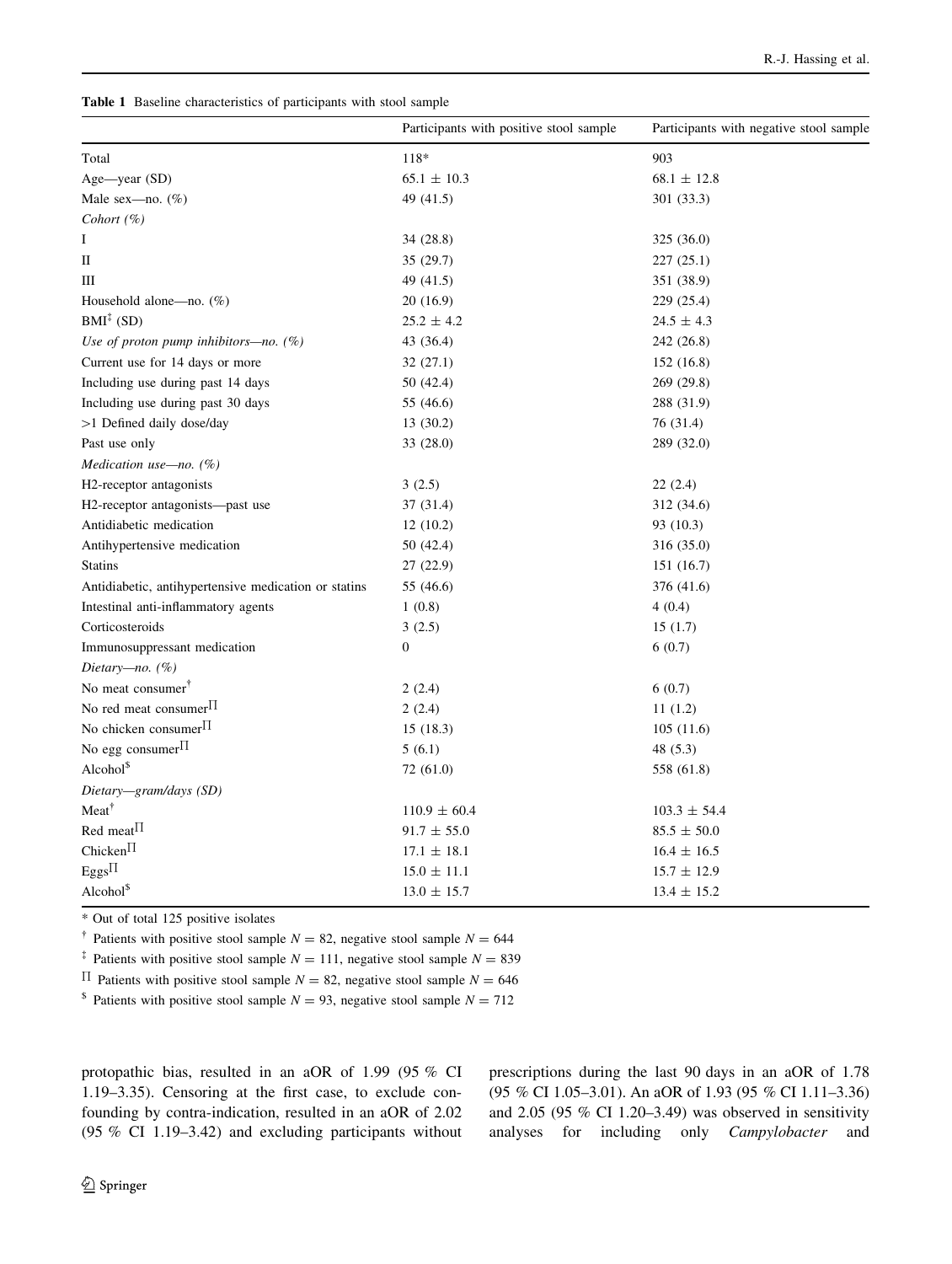<span id="page-4-0"></span>

|  |  |  |  |  |  |  |  | Table 2 Association of use of proton pump inhibitors with bacterial gastrointestinal infections |  |
|--|--|--|--|--|--|--|--|-------------------------------------------------------------------------------------------------|--|
|--|--|--|--|--|--|--|--|-------------------------------------------------------------------------------------------------|--|

|                                                | Number of cases | Number in cohort | Use of PPI $(\% )$ | Cases $N = 125$<br>OR (95 % CI) | $P$ value |
|------------------------------------------------|-----------------|------------------|--------------------|---------------------------------|-----------|
| Current use of proton pump inhibitor           |                 |                  |                    |                                 |           |
| Univariate analysis                            | 125             | 1299             | 375 (28.9)         | 1.50(1.01; 2.23)                | 0.047     |
| Adjusted analysis—model 1                      | 125             | 1299             | 375 (28.9)         | $1.62$ $(1.09; 2.43)$           | 0.018     |
| Adjusted analysis—model 2                      | 125             | 1299             | 375 (28.9)         | 1.94(1.15; 3.25)                | 0.013     |
| Sensitivity analyses—model 2                   |                 |                  |                    |                                 |           |
| Only including current use for 14 days or more | 125             | 1299             | 242 (18.2)         | 1.99(1.19; 3.35)                | 0.009     |
| Including use during past 14 days              | 125             | 1299             | 422 (32.5)         | 2.14(1.35; 3.38)                | 0.001     |
| Including use during past 30 days              | 125             | 1299             | 453 (34.9)         | 2.28(1.46; 3.55)                | < 0.001   |
| Censored at first case                         | 118             | 1246             | 353 (28.3)         | 2.02(1.19; 3.42)                | 0.009     |
| Excluding no medication for $>90$ days         | 124             | 1223             | 375 (30.7)         | 1.78(1.05; 3.01)                | 0.032     |
| Campylobacter only                             | 105             | 1279             | 368 (28.8)         | 1.93(1.11; 3.36)                | 0.019     |
| Campylobacter and Salmonella                   | 121             | 1295             | 375 (29.0)         | 2.05(1.20; 3.49)                | 0.008     |
| Male only                                      | 53              | 436              | 131(30.0)          | 3.28 (1.44; 7.49)               | 0.005     |
| Female only                                    | 72              | 863              | 244 (28.3)         | 1.31(0.66; 2.60)                | 0.45      |

Generalized estimating equations method, negative stool cultures as control group

Model 1: adjusted for sex, age

Model 2: adjusted for sex, age, cohort, calendar date, past use of proton pump inhibitors, current use of chronic medication, past use of H2 receptor antagonists

Campylobacter or Salmonella, respectively (Table 2). After stratifying on sex a difference was observed between male (aOR 3.28; 95 % CI 1.44–7.49) and female (aOR 1.31; 95 % CI 0.66; 2.60) participants (Table 2).

#### Additional analysis

In a matched case–control analysis, adjusting for the same covariables of the final model, but using all other participants of The Rotterdam Study as control group, a considerably higher aOR of 6.14 (95 % CI 3.81–9.91) was observed compared to the GEE analysis using negative stool samples as control group (Table [3\)](#page-5-0).

## **Discussion**

PPIs have been associated with an increased risk of bacterial gastroenteritis in previous studies [\[1–9](#page-6-0)]. In this population based cohort study we found that current PPI therapy was associated with a strongly increased risk of bacterial gastroenteritis, with an aOR of more than six. However, this risk decreased to 1.94 after restriction to the subgroup with stool samples. Therefore, we suspect that information bias inflated the risks in other population based studies which have shown an association between PPI therapy and an increased risk of Campylobacter and Salmonella infections before. Although, people using PPIs still should be careful consuming food which could be contaminated, such as beef, poultry or processed food, the risk of gastroenteritis is probably less than previously assumed.

One of the strengths of our study is that we tried to use a comparable control group by only using participants with negative stool samples. In most of the previous population based studies the magnitude of the effect may have been overestimated as a result of the use of incomparable control groups. Typically, case control studies regarding use of PPIs may suffer from a ''healthy control'' bias. We further tried to avoid healthy control bias by correcting for the use of chronic medication. Some of the previous studies used a random sample of population registries, or volunteering friends or relatives of the cases as control group [[2](#page-6-0), [4–6](#page-6-0)]. These participants are probably healthier and will therefore differ considerably from the cases. But also commonly used strategies, such as using matched controls, obtained from general practitioner databases, will not prevent information bias [[1\]](#page-6-0). Studies considering self-limiting diseases such as gastroenteritis, might select a ''help seeking'' and therefore biased population. As a consequence, people using a PPI will be more inclined to consult medical help in case of gastroenteritis compared to randomly selected controls, even if they are matched.

Residual confounding might also have influenced previous study results, because dietary pattern, which has been shown to be the most important risk factors for Campylobacter and Salmonella infections has not been included in these studies [\[29](#page-6-0), [30](#page-6-0)]. An association with dietary data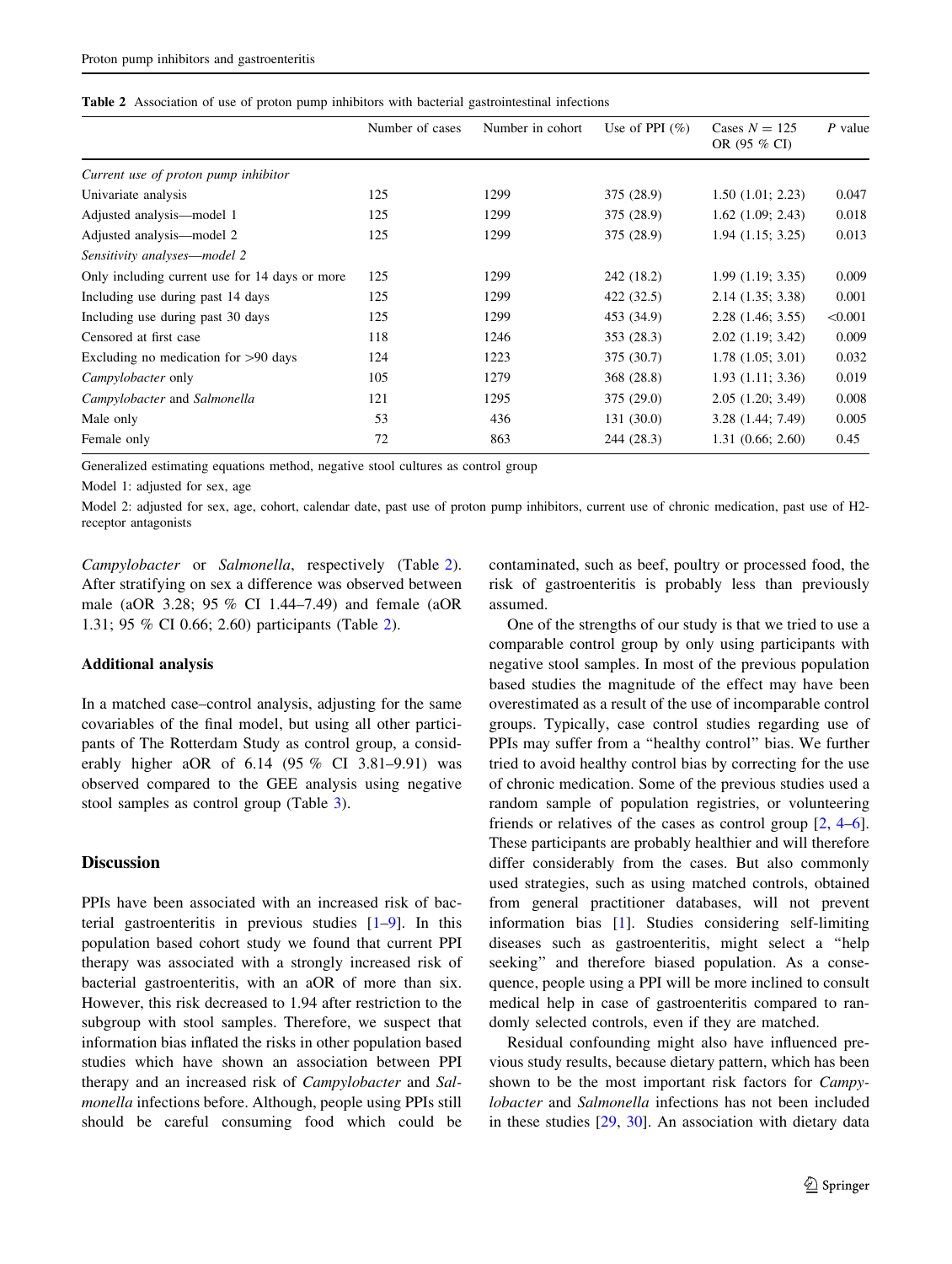<span id="page-5-0"></span>

|  |  |  |  |  |  |  |  |  | Table 3 Association of use of proton pump inhibitors with bacterial gastrointestinal infections |  |
|--|--|--|--|--|--|--|--|--|-------------------------------------------------------------------------------------------------|--|
|--|--|--|--|--|--|--|--|--|-------------------------------------------------------------------------------------------------|--|

|                                      | Number of cases | Number in cohort | Use of PPI $(\% )$<br>Total cohort $N = 12,515$ | Infections $N = 125$ OR (95 % CI) | $P$ value |
|--------------------------------------|-----------------|------------------|-------------------------------------------------|-----------------------------------|-----------|
| Current use of proton pump inhibitor |                 |                  |                                                 |                                   |           |
| Univariate analysis                  | 125             | 12,515           | $11.7*$                                         | 3.35(2.31; 4.87)                  | < 0.001   |
| Adjusted analysis—model 1            | 125             | 12,515           | $11.7*$                                         | 4.03(2.77; 5.87)                  | < 0.001   |
| Adjusted analysis—model 2            | 125             | 12,515           | $11.7*$                                         | 6.14(3.81; 9.91)                  | < 0.001   |
| Male only—model 2                    | 53              | 5.113            | $10.2^{\dagger}$                                | 11.07(5.51; 22.24)                | < 0.001   |
| Female only—model 2                  | 72              | 7.402            | $12.7^{\ddagger}$                               | 3.83(1.96; 7.47)                  | < 0.001   |

Nested case–control analysis—all other participants of The Rotterdam Study as control group

Model 1: adjusted for sex, age

Model 2: adjusted for sex, age, cohort, calendar date, past use of proton pump inhibitors, current use of chronic medication, past use of H2 receptor antagonists

\* Percentage over 125 strata

Percentage over 53 strata

- Percentage over 72 strata

was not observed in our study. Unfortunately, the number of missing dietary data in our study was rather high with as a consequence a large number of imputed data.

Observational studies may always suffer from bias and residual confounding. We had no data on other important risk factors for bacterial gastroenteritis, such as foreign travelling, eating in a restaurant, or contact with animals [\[29](#page-6-0), [30](#page-6-0)].

We believe we used a comparable control group using participants with negative stool samples. However, results from a test-negative study design may also underestimate the risk, since a number of the controls with negative stool cultures may be false-negatives. They can be false-negative either because of low diagnostic sensitivity against the four bacterial species (e.g., too little material received, long transportation time, stool collected many days after onset of gastroenteritis) or because the patient suffered from other causes of bacterial gastroenteritis (diarrheagenic Escherichia coli or Clostridium difficile).

Furthermore, in elderly gastric acid secretion is impaired compared to younger aged individuals [[31\]](#page-6-0). If gastric acid secretion is already impaired, PPIs will have a smaller effect. Therefore, the smaller risk estimate in our study might be explained by the fact that our population mainly consisted of elderly, in which gastric acid secretion is already impaired.

Because Salmonella species are less susceptible to pH, the association between PPI therapy and gastroenteritis might be smaller for Salmonella species [\[19](#page-6-0)]. Unfortunately, however, the number of Salmonella infections in this study was too small to draw conclusions on this association.

During the study period the method of detection of enteric pathogens changed by the introduction of PCR, resulting in an increased sensitivity. To correct for an increased risk of false negative stool samples in the earlier years of the study, we included calendar date and cohort in the assessment of model design.

Although male gender has been shown to be an independent risk factor for bacterial gastroenteritis, it has not been shown before that the association between PPI therapy and bacterial gastroenteritis is much higher for males [\[32](#page-6-0)]. We were unable to explain this result by other covariables. Possibly there are unmeasured (hygiene related) behavioural aspects to explain this difference. In experimental studies a gender difference was observed between male and female neutrophils. Male neutrophils show higher responsiveness to stimulation with lipopolysaccharide and interferon- $\Upsilon$  [\[33](#page-6-0)]. Neutrophils play an important role in Salmonella and Campylobacter infections [[22,](#page-6-0) [23\]](#page-6-0). The harmful effect of PPIs may therefore be greater for male than for female subjects. Of course, studies are needed to test this rather speculative hypothesis.

In conclusion, current PPI therapy was associated with an increased risk of bacterial gastroenteritis. We demonstrated that the effect is lower than previously assumed, by reducing the risk of information bias in our study design.

#### Compliance with ethical standards

Conflicts of interest All authors report no potential conflicts.

Open Access This article is distributed under the terms of the Creative Commons Attribution 4.0 International License ([http://crea](http://creativecommons.org/licenses/by/4.0/) [tivecommons.org/licenses/by/4.0/\)](http://creativecommons.org/licenses/by/4.0/), which permits unrestricted use, distribution, and reproduction in any medium, provided you give appropriate credit to the original author(s) and the source, provide a link to the Creative Commons license, and indicate if changes were made.